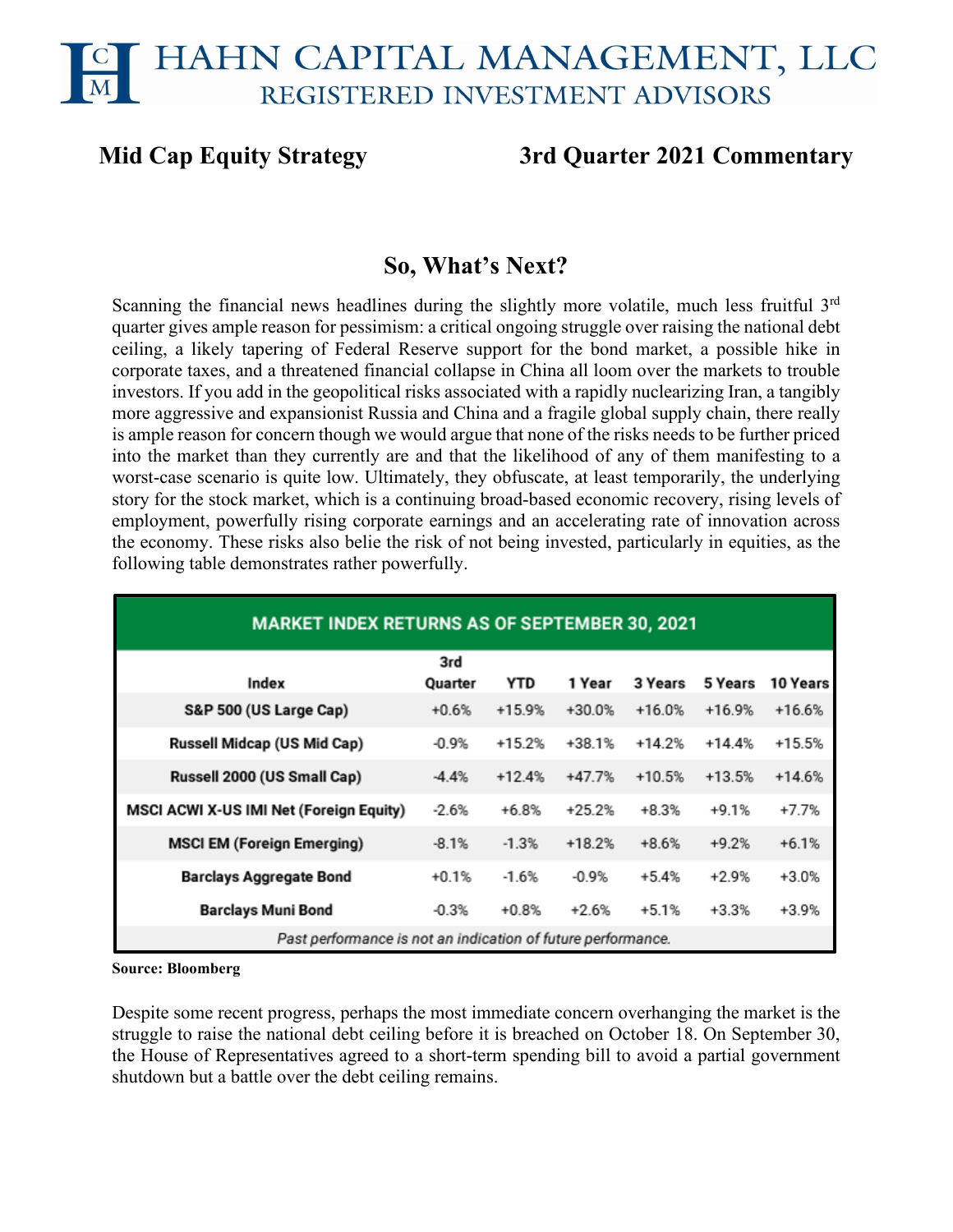The debt limit has repeatedly been raised or suspended by both parties over the past couple of decades but doing so has become increasingly political. Republicans have vowed to block even a temporary measure in the Senate. If the ceiling is not raised, the US faces defaulting on its obligations for the first time, which will significantly harm our global reputation and could wreak havoc with the markets. As the fight plays out in Congress, the movement to permanently abolish the debt ceiling is drawing more attention.



**Source: Statista**

Since the onset of the Covid 19 pandemic, more than \$5.3 trillion in fiscal stimulus has already been injected into the economy. Congress is debating another \$1 trillion infrastructure bill and \$3.5 trillion investment in social safety net and climate protection measures. Infrastructure has bipartisan support, but progressive Democrats want to tie both bills together to ensure passage of the second bill to achieve Biden administration's goals (campaign promises). To earn the full support needed among Democrats for passage, the scope of spending may be trimmed down. Passage of either or both bills would be another injection of cash into the US economy that may spur growth even beyond the market's currently lofty expectations. Our belief is that, though the infrastructure portion of the bill may be warranted, the social spending agenda will have little positive impact on economic activity. It is a classic wealth transfer agenda and, politics aside, will do little to address structural imbalances in social equity longer term.

To help pay for the proposed bills and previous stimulus bills passed by the Trump administration, Democrats are also attempting to raise taxes. The most likely change is an increase to the corporate tax rate. The most recent proposal is to raise the rate from 21% to 26.5%. Also being considered are a 3% surcharge on any individual income over \$5 million and an increase in the long-term capital gains rate from 20% to 25%.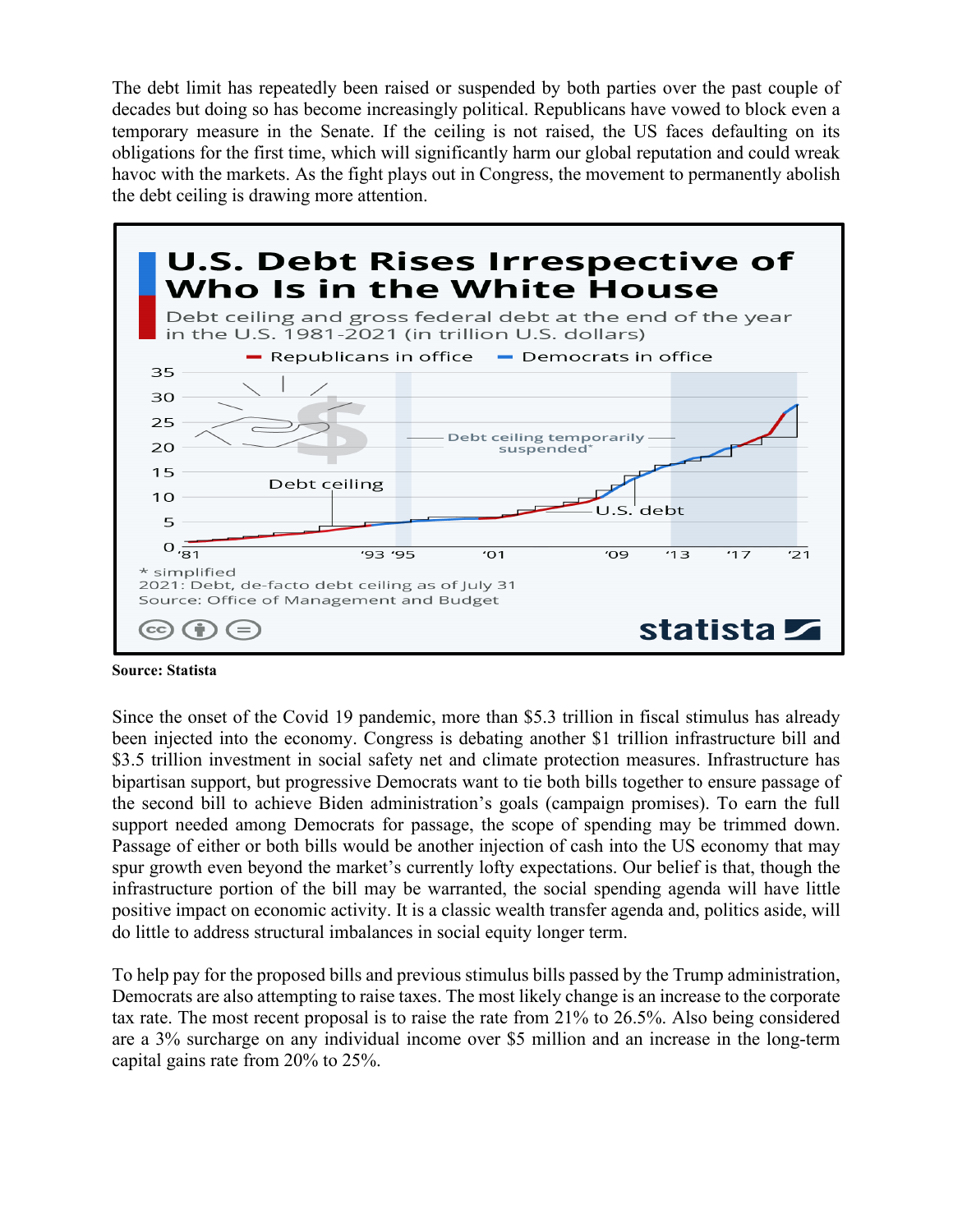The US economic picture has continued to improve over the course of the year. After starting 2021 with an unemployment rate of 6.7%, the rate had dropped to 5.2% by August. Though the number of jobs added in August fell short of expectations, altogether an average of 586,000 new jobs have been added monthly in 2021.

The additional \$300 in monthly unemployment benefits provided by the federal government expired September 7, which could supply further incentive for some unemployed people to find work.

As measured by increases in corporate earnings, the broader economy continues to gain strength. Earnings for companies in the S&P 500 are at all-time highs, and earnings per share are forecast to rise 27% in the third quarter (Bloomberg). Corporate hiring intentions remain very high; companies are hiring as fast as they can find qualified workers for those job openings. The number of job openings, at an all-time high of 10.9 million in July, continues to rise while the number of unemployed workers continues to fall. As more of the millions who left the job market during the pandemic return to work, companies will be able to produce more goods and services, creating even more profit growth, though potentially weighted by increasing wages. It is because of the improving US labor market, strong economic growth and inflationary pressures that the Federal Reserve is considering tapering its support for the bond markets.

In our  $2<sup>nd</sup>$  quarter 2021 newsletter, we explained why we thought that inflation pressures, however painful in the present, would ultimately prove transitory. We would be the first to acknowledge, however, that many of the supply shortages pushing up prices have continued. A limited supply of computer chips has held new car manufacturing to much lower levels than normal and kept car prices higher. But in other areas, many of the rising prices appear to be cooling off as seasonally high raw materials consumption peaked during the summer months. For example, the S&P/Case Shiller US National Home Price Index rose just 1.6% in August, after rising by over 2% each month from April to July. Inflation, as measured by the Consumer Price Index, rose just 0.3% in August—the lowest monthly increase since January. While inflation is expected to rise by about 5% for all of 2021, the Fed is projecting inflation to fall back closer to 2% in 2022. We can't be sure that the FED will be accurate in its forecast, but we believe it will be directionally correct, down in 2022 compared to a supply chain-constrained 2021.

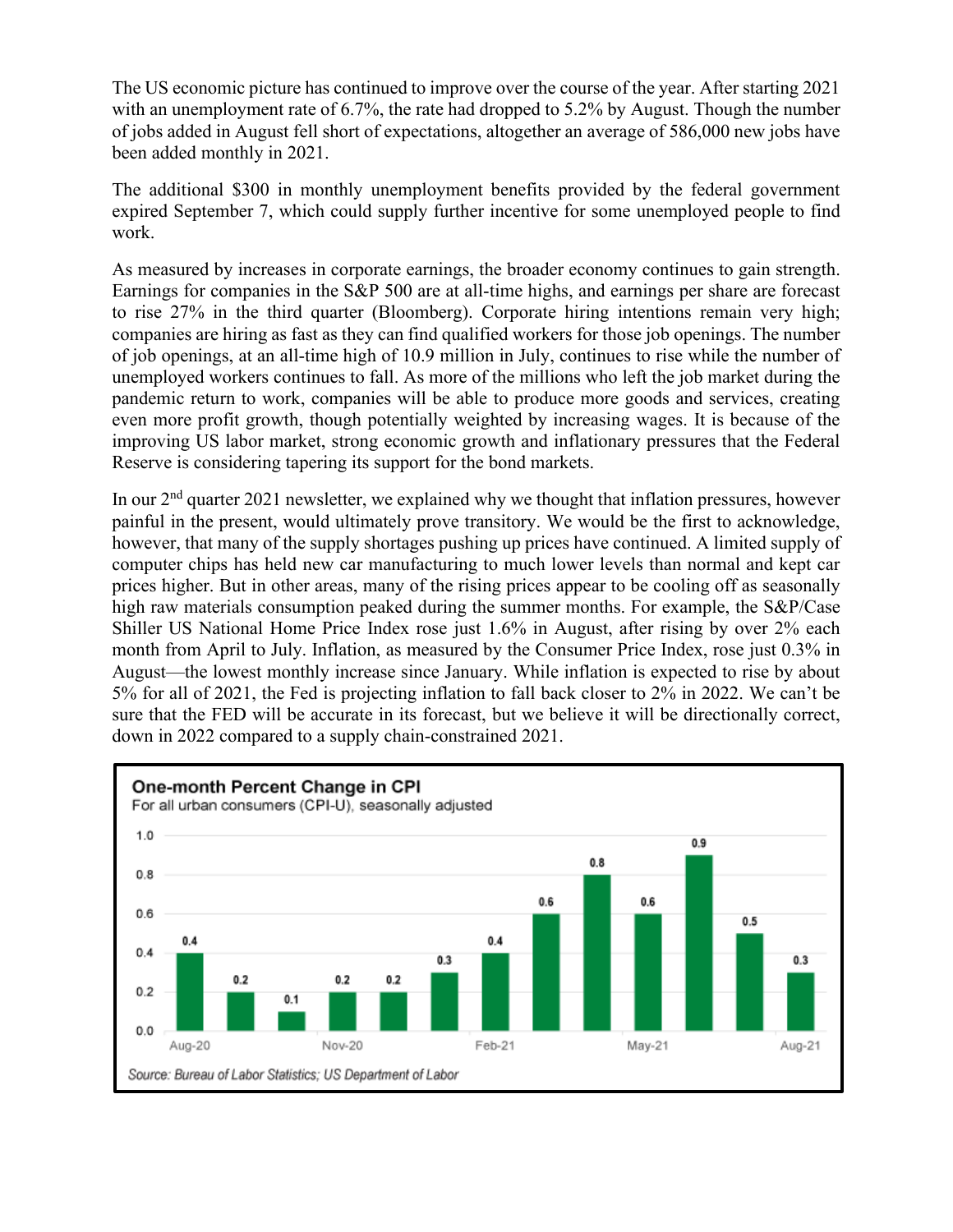What we worry most about is valuation though there is a silver lining to that as well. Broad market valuations are by almost any popular measure (price to book, price to sales, CAPE PE, Schiller PE) at extremes not usually seen except at market tops. So why our optimism? Because the divergence between value and growth is also at historical extremes, even after giving some credit for the impact of lower interest rates on longer duration (high growth) assets.

Today, 60% of the Growth stocks in the Russell 3000 Index make no money, and this was true even before the COVID-induced recession. Yet these very companies have been generating huge returns in price movement over the past few years, dramatically outperforming their Value counterparts. The Russell 3000 Growth Index was up 84% cumulatively over the last two years through August (more than double the return of its Value counterpart). So, investors are making money on companies that make no money – never a good sign when it is done this pervasively and at these valuations. And while not common, it is also not unique. We all witnessed the same speculative behavior in the late 1990s and in the 2008 speculative bubble.



**MAKING MONEY ON COMPANIES THAT MAKE NO MONEY: % of Russell 3000 Growth Stocks with Negative Earnings**

**Source: GMO**

The silver lining is that value stocks are the mirror image, cheaper, on a relative basis than they have been in many moons and represent a great opportunity in the years ahead.

## **Quarterly Performance**

Our 3rd Quarter 2021 return for the Hahn Capital Management Mid-Cap Value Composite was 0.65% gross of fees. For the quarter, we outperformed our primary benchmark, the Russell Mid-Cap Value Index, by 1.66 percentage points. For the quarter, sector allocations to Real Estate, Materials, Communications and Consumer Staples (no holdings) contributed, while those to Financial Services, Consumer Discretionary, Energy (no holdings) and Utilities detracted. The most significant relative performers during the quarter were Albemarle (ALB), CBRE Group (CBG), Agilent(A), and Keysight Technologies (KEYS) while the most significant underperformers were SLM Corp (SLM), Virtu (VIRT), Ross Stores (ROST), and Black Knight Technologies (BKI).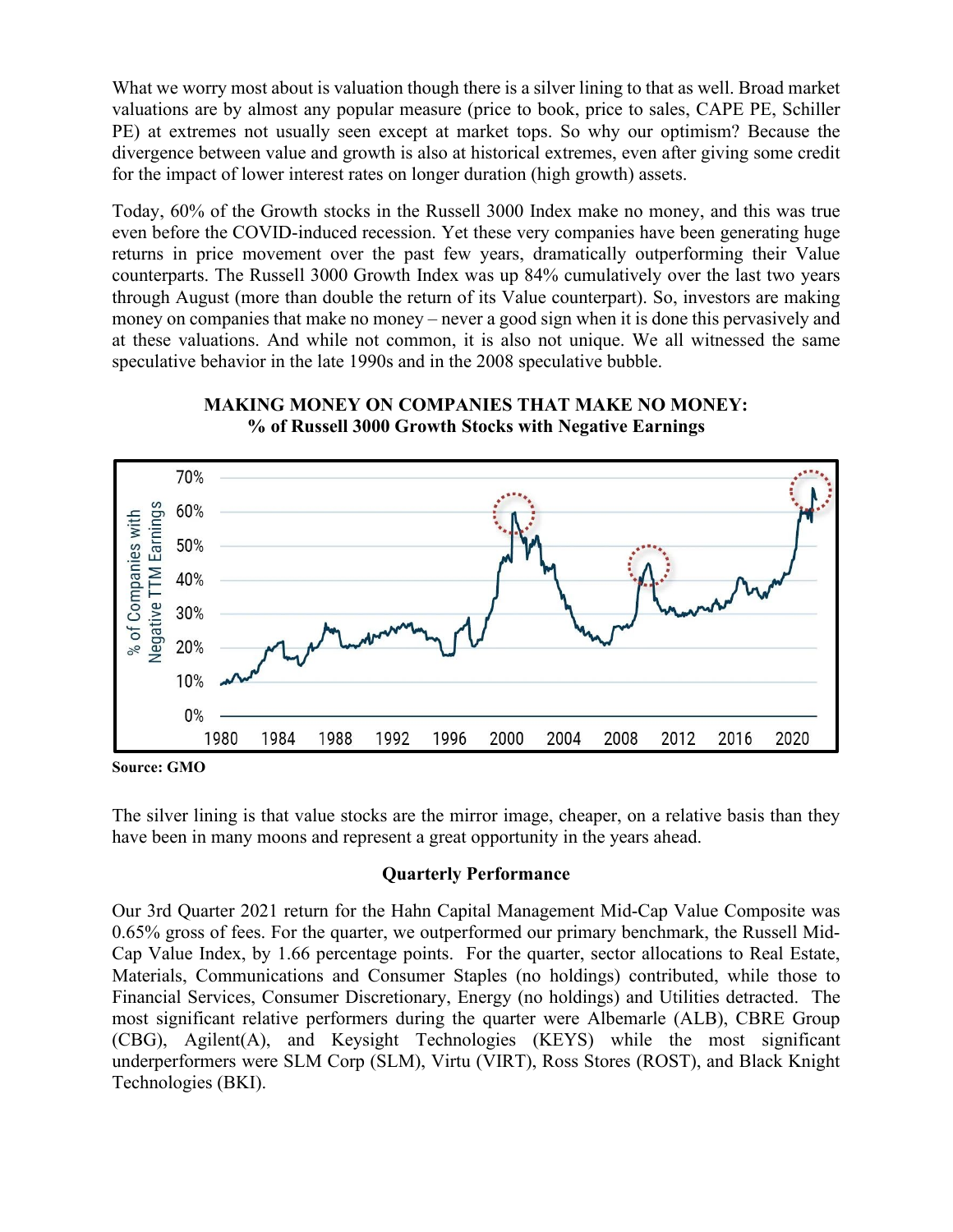# **Hahn Capital Quarterly Performance Attribution – 3Q 2021**

| <b>LINKED PERFORMANCE BY SECTORS</b>                                                                                                                                         |          |        |          |          |          |          |               |               |              |              |              |  |
|------------------------------------------------------------------------------------------------------------------------------------------------------------------------------|----------|--------|----------|----------|----------|----------|---------------|---------------|--------------|--------------|--------------|--|
| <b>BENCHMARK: Russell Midcap Value Index</b>                                                                                                                                 |          |        |          |          |          |          |               |               |              |              |              |  |
| <b>PORTFOLIO: Model Account</b>                                                                                                                                              |          |        |          |          |          |          |               |               |              |              |              |  |
| <b>PORT</b><br><b>BENCH</b><br><b>DIFF</b><br><b>BENCH</b><br><b>DIFF</b><br><b>STOCK</b><br><b>ACTIVE</b><br><b>TOTAL</b><br><b>PORT</b><br><b>SECTOR</b><br><b>PASSIVE</b> |          |        |          |          |          |          |               |               |              |              |              |  |
| <b>GICS Sector</b>                                                                                                                                                           | Weight   | Weight | Weight   | Return   | Return   | Return   | <b>SELECT</b> | <b>SELECT</b> | <b>CONTR</b> | <b>CONTR</b> | <b>CONTR</b> |  |
| <b>Financials</b>                                                                                                                                                            | 20.29%   | 16.34% | 3.95%    | $-2.85%$ | 3.10%    | $-5.94%$ | 0.13%         | $-1.20%$      | $-1.07%$     | 0.00%        | $-1.07%$     |  |
| <b>Real Estate</b>                                                                                                                                                           | 19.04%   | 11.02% | 8.02%    | 7.47%    | 2.30%    | 5.17%    | 0.25%         | 0.95%         | 1.20%        | 0.00%        | 1.20%        |  |
| <b>Information Technology</b>                                                                                                                                                | 17.31%   | 9.98%  | 7.33%    | $-0.31%$ | $-3.29%$ | 2.97%    | $-0.18%$      | 0.49%         | 0.31%        | $-0.01%$     | 0.30%        |  |
| <b>Industrials</b>                                                                                                                                                           | 13.64%   | 15.77% | $-2.13%$ | $-3.62%$ | $-3.14%$ | $-0.47%$ | 0.04%         | $-0.07%$      | $-0.03%$     | 0.00%        | $-0.03%$     |  |
| <b>Health Care</b>                                                                                                                                                           | 13.18%   | 8.56%  | 4.62%    | 3.94%    | 0.10%    | 3.84%    | 0.08%         | 0.51%         | 0.59%        | 0.00%        | 0.59%        |  |
| <b>Consumer Discretionary</b>                                                                                                                                                | 10.09%   | 10.87% | $-0.78%$ | $-8.14%$ | $-3.57%$ | $-4.57%$ | 0.01%         | $-0.46%$      | $-0.45%$     | $-0.01%$     | $-0.46%$     |  |
| <b>Materials</b>                                                                                                                                                             | 2.63%    | 7.39%  | $-4.76%$ | 30.20%   | $-2.21%$ | 32.42%   | 0.06%         | 0.69%         | 0.75%        | $0.00\%$     | 0.75%        |  |
| <b>Communication Services</b>                                                                                                                                                | 1.33%    | 4.05%  | $-2.72%$ | 6.64%    | $-5.53%$ | 12.17%   | 0.13%         | 0.16%         | 0.29%        | 0.00%        | 0.29%        |  |
| <b>Energy</b>                                                                                                                                                                | $0.00\%$ | 4.67%  | $-4.67%$ | 0.00%    | $-0.07%$ | 0.07%    | $-0.05%$      | $0.00\%$      | $-0.05%$     | $0.00\%$     | $-0.05%$     |  |
| <b>Consumer Staples</b>                                                                                                                                                      | $0.00\%$ | 4.18%  | $-4.18%$ | 0.00%    | $-2.74%$ | 2.74%    | 0.07%         | 0.00%         | 0.07%        | $0.00\%$     | 0.07%        |  |
| <b>Utilities</b>                                                                                                                                                             | 0.00%    | 7.17%  | $-7.17%$ | 0.00%    | $-0.39%$ | 0.39%    | $-0.04%$      | 0.00%         | $-0.04%$     | $0.00\%$     | $-0.04%$     |  |
| Cash                                                                                                                                                                         | 2.48%    | 0.00%  | 2.48%    | 0.02%    | 0.00%    | 0.02%    | 0.05%         | 0.00%         | 0.05%        | 0.00%        | 0.05%        |  |
| <b>Total Portfolio</b>                                                                                                                                                       |          |        |          | 0.61%    | $-1.01%$ | 1.62%    | 0.55%         | 1.07%         | 1.62%        | $0.00\%$     | 1.62%        |  |

# **Relative Performance by Stock – Quarter Ended September 30, 2021**

|                                                         | Quarter Ended 09/30/2021 - Portfolio vs Russell Midcap Value Index |       |  |                          |                                       |          |                         |                          |       |                            |                          |          |  |
|---------------------------------------------------------|--------------------------------------------------------------------|-------|--|--------------------------|---------------------------------------|----------|-------------------------|--------------------------|-------|----------------------------|--------------------------|----------|--|
| <b>Bottom Four Holdings</b><br><b>Top Four Holdings</b> |                                                                    |       |  |                          |                                       |          | <b>Top Four Sectors</b> |                          |       | <b>Bottom Four Sectors</b> |                          |          |  |
|                                                         | <b>Total Attribution</b>                                           |       |  | <b>Total Attribution</b> |                                       |          |                         | <b>Total Attribution</b> |       |                            | <b>Total Attribution</b> |          |  |
|                                                         | 1   ALBEMARLE CORP                                                 | 0.66% |  |                          | 1 SLM CORP                            | $-0.76%$ |                         | 1 Real Estate            | 1.20% |                            | 1 Financials             | $-1.07%$ |  |
|                                                         | 2 CBREGROUP INC-A                                                  | 0.47% |  |                          | 2 VIRTU FINANCIAL INC-CLASS A 1-0.44% |          |                         | 12 Materials             | 0.75% |                            | 2 Consumer Discretionary | $-0.46%$ |  |
|                                                         | 3 AGILENT TECHNOLOGIES INC                                         | 0.38% |  |                          | 3 ROSS STORES INC.                    | $-0.34%$ |                         | 3 Health Care            | 0.59% |                            | 3 Energy                 | $-0.05%$ |  |
|                                                         | 4 KEYSIGHT TECHNOLOGIES IN                                         | 0.36% |  |                          | <b>4 BLACK KNIGHT INC</b>             | $-0.21%$ |                         | 4 Information Technology | 0.30% |                            | 4 Utilities              | $-0.04%$ |  |
|                                                         |                                                                    |       |  |                          |                                       |          |                         |                          |       |                            |                          |          |  |

## **HCM MID-CAP VALUE COMPOSITE PERFORMANCE HISTORY**

| % Annualized<br><b>Returns</b><br>As of 09/30/2021 | 30 2021   | 1 Year | <b>3 Years</b> | <b>5 Years</b> | <b>7 Years</b> | <b>10 Years</b> | <b>Since</b><br><b>Inception</b><br>$06 - 30 - 88$ |
|----------------------------------------------------|-----------|--------|----------------|----------------|----------------|-----------------|----------------------------------------------------|
| <b>HCM</b> Gross<br>of Fees                        | 0.65%     | 49.15% | 13.35%         | 13.82%         | 10.81%         | 14.89%          | 14.13%                                             |
| <b>HCM Net</b><br>of Fees                          | 0.40%     | 47.80% | 12.24%         | 12.71%         | 9.73%          | 13.78%          | 13.03%                                             |
| <b>Russell Mid Cap</b><br><b>Value Index</b>       | $-1.01\%$ | 42.40% | 10.28%         | 10.59%         | 9.60%          | 13.93%          | 11.54%                                             |
| <b>Russell Mid Cap</b><br><b>Index</b>             | $-0.93%$  | 38.11% | 14.22%         | 14.39%         | 12.15%         | 15.53%          | 11.87%                                             |

[Link to: HCM Performance Disclosures](https://img1.wsimg.com/blobby/go/c17b70fa-11ea-4e3b-9a08-77e0dd611618/downloads/Hahn_Performance_Disclosure.pdf?ver=1618420639591)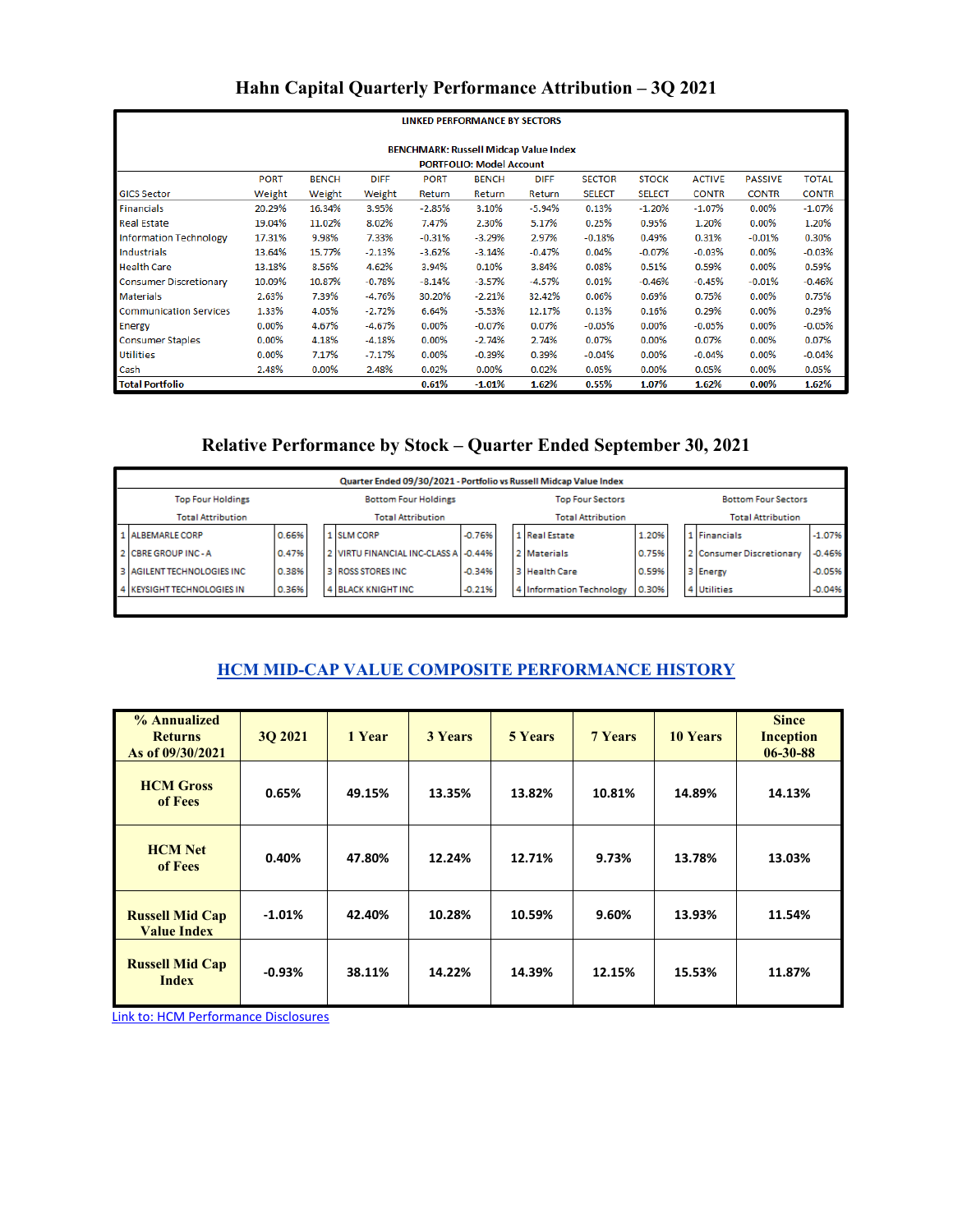# **PORTFOLIO ACTIVITY**

#### **New Positions**

There were no new positions added during the quarter.

## **Positions Increased**

Black Knight Technologies (BKI) We increased our position twice in Black Knight during the quarter. Black Knight is the closest business to a monopoly that we own in the portfolio. It provides crucial database services to originators and holders of mortgage paper. Despite the massive scale of most of its core customers, Black Knight is able to provide these services at a price that is so competitive and at service levels so high that these massive customers choose not try and provide the service internally. Management at Black Knight has done an exemplary job of investing for the future, growing the core franchise and providing excellent value for customers.

## **Positions Reduced**

CBRE Group (CBRE) - We reduced our position in CBRE Group as price appreciation drove the weighting in our portfolio well above our 5% limit.

Agilent (A) - We reduced our position in CBRE Group as price appreciation drove the weighting in our portfolio well above our 5% limit.

## **Positions Sold**

Hexcel (HXL) – We sold one of our longer-term holdings this quarter in Hexcel, which we have owned continuously since the summer of 2008. During our 13 years holding period, Hexcel did many things well, including executing on an unprecedented expansion of its carbon fiber manufacturing capacity to supply the needs of giant customers Boeing and Airbus as those companies embraced the use of Hexcel's high performance carbon fiber parts as replacements for various metallic parts in the vast majority of commercial aircraft manufactured over the past 15 years. It was no small accomplishment, as we estimate that Hexcel increased its capacity 5-fold over that period. The Company, which earned about \$0.75 cents per share in 2008, saw earnings grow to \$4.00 by 2019. We made six-fold on our money despite the company suffering a significant slowdown due to the Covid-19 pandemic's effect on global aircraft build rates.

## **Outlook**

Company earnings have been impressive by any measure. The S&P 500 in Q2 recorded the highest year-over-year earnings growth in over a decade. That may not seem like a high bar given dismal earnings last year amid the COVID-19 crisis and a powerful economic restart in 2021.

Perhaps more telling is the makeup of the earnings progress. Overall, companies have beat analyst expectations on both earnings per share (EPS) and revenue growth. But the latter has been particularly strong. This suggests to us that even as inflation has been driving an increase in input costs, companies have the pricing power to offset it. They have been able to raise prices and push higher costs on to the end consumer, a reflection of pent-up demand and consumer willingness (or perhaps, necessity) to pay.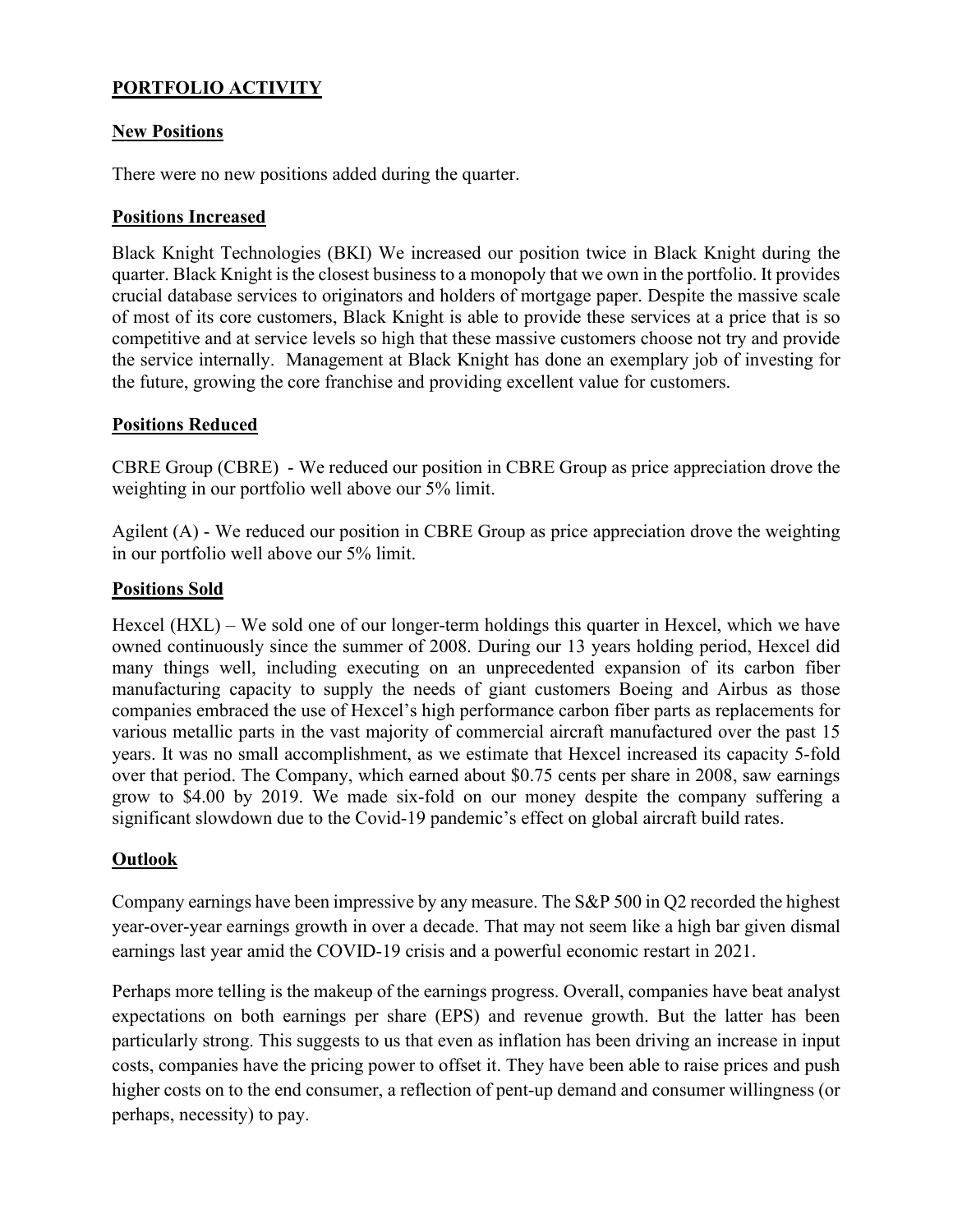While most companies have surprised to the upside and by a wide margin, the market reaction to the historically large beats has been undersized. Stock performance, especially among cyclicals, has not popped at a magnitude consistent with the beat. This suggests some skepticism among investors while also affirming that blockbuster results don't necessarily receive bigger rewards from the market. Expectations of sustained inflation may be why.

At the risk of stating the obvious, earnings must slow from here. The data back to 2003 shows no historic precedent for sales growth to sustain at this level. But recent results demonstrate corporate dynamism: Companies successfully managed costs through the crisis period. They have weathered inflation equally well, and we'd expect cost pressures to abate as pandemic-dented supply rebuilds and demand normalizes. In all, the likelihood for earnings to slow from historic peaks does nothing to sully our outlook on stocks.

Companies are feeling they can raise prices, and the level of revenue surprise is bearing this out. This is partly because consumer income and balance sheets are exceptionally strong and able to endure price increases. Personal savings saw a notable increase during the pandemic while consumer debt declined. Typically, economies see pent-up demand after a recession but an inability on behalf of the consumer to spend. This time, government infusions and reduced expenses during lockdowns helped to pad pocketbooks. More recent data from the Federal Reserve Bank of New York shows a second-quarter climb in household debt as mortgages and auto loans increased. Consumers are spending and are likely to continue to do so for the foreseeable future.

From a portfolio construction perspective, we continue to advocate for more of a stable growth bias that consists of a tilt toward certain real estate assets and other enterprises whose outlook is uncorrelated with the financial conditions that have led to extreme valuations in certain growth sectors. Healthcare should continue to pace economic growth in the U.S. along with certain areas of consumer spending and infrastructure-related industrials.

U.S. stock valuations are high on a price-to-earnings (PE) basis, which values a stock relative to its prior or future earnings potential. We'd make two points on this front: First, analyses of PE multiples versus returns over different time horizons have shown that PE has little ability to predict near-term returns (think one to three years) but does have greater predictive power over the longer term (think five to 10 years). This makes sense in that EPS estimates are changeable and the shorter the horizon, the greater room for anomalies. This year will be such an outlier.

Second, we believe PE is a less informative measure than the equity risk premium (ERP), which values stocks based on the prevailing 10-year Treasury rate. The ERP gauges whether investors are compensated for the greater risk in equities versus "risk-free" government bonds. The ERP has been well above its long-term average for the past 10 years, suggesting stocks are undervalued for the relative risk/reward they offer.

We don't see much room for change here. The 10-year Treasury yield would essentially have to double from its current level to compete with equities. As shown below, the ERP at the end of August stood at 3.5%, well above its 30-year average of 2.1% ― a gap of 1.4% (see chart below).